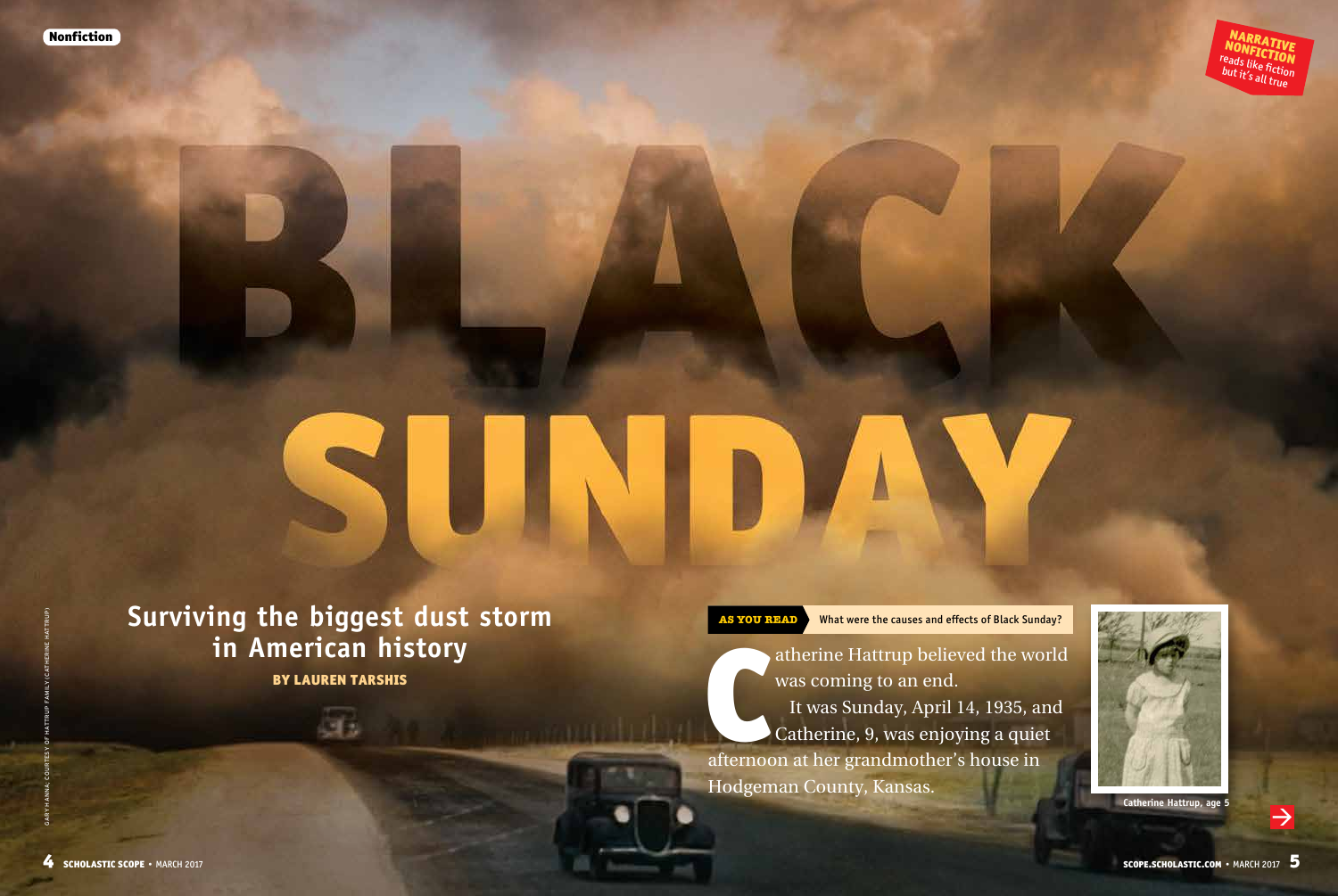

Suddenly, Catherine's grandmother rushed inside the house. "Oh my!" she cried. "There's a terrible black cloud. And I have no idea what it is!"

For hundreds of miles around, people gazed up at the same horrifying sight: a mountain of boiling blackness churning through the sky.

Was a violent thunderstorm closing in? Was a massive tornado about to strike?

No. It was a dust storm—the biggest in U.S. history. Three hundred thousand tons of dried-up soil had been swept into the air, forming a swirling cloud of dust wider than the state of Indiana. That cloud was speeding over the land at 65 miles per hour, **wreaking havoc** wherever it went.

And it was headed straight for Catherine and her grandmother.

## Nature in Balance

Extreme weather events like tornadoes and hurricanes are natural disasters—events in nature that result in great damage or loss

of life. The colossal dust storm of April 14, 1935, was caused not by nature but by another destructive force: humans.

we need to go back in time to when Kansas and the surrounding areas were mostly empty **sunt ationsed maios**  wilderness. The region, known as the Southern Plains, contains parts To understand what happened, of Kansas, Colorado, Texas, New Mexico, and Oklahoma. Millions and millions of acres of tall prairie grasses once covered this flat and treeless part of the country.

Those prairie grasses seemed almost indestructible. Some types stretched 6 feet tall, with tightly woven roots that reached 9 feet down into the earth. The **hardiest**

grasses could withstand the pounding hooves of buffalo that stampeded across the plains. The roots could survive the fires ignited by lightning strikes. Most important, those grasses could endure the area's brutal weather: frozen winters,

roasting summers, and bone-dry periods of drought.

The Southern Plains was a harsh environment, to be sure, but for thousands of years, nature had existed in balance. The people who lived in the area, members of Native nations like the Comanche and Kiowa, left the prairie grasses mostly untouched.

## Ripping Up the Grass

By the late 1800s, much of the Southern Plains had been transformed.

The U.S. government wanted to fill up the American wilderness with towns and cities and farms. It forced Native Americans from their

## **TORN FROM THE EARTH**

**Newly arrived farmers tore out about 5.2 million acres of tall prairie grass—an area roughly the size of Massachusetts—to make room for wheat crops. Soon, almost no prairie grass remained.**



lands and lured white settlers to the area with offers of free or very inexpensive land.

Not surprisingly, settlers arrived by the thousands. Catherine's grandfather was one of them. He came from Ireland around 1890, eager to start a new life as a farmer in this promising new land.

Before settlers could plant crops, they had to remove the prairie grasses to make room. It turned out that the grasses weren't indestructible after all. Using axes, sharp-bladed plows, and their bare hands, farmers ripped

(2026.17) (TRACTOR); JIM McMAHON/MAPMAN® (MAP) **PAC** the grasses from the earth. Within two **SO2** decades, millions of

INSTITUTE FOR REGIONAL STUDIES/NDSU/FARGO

LIBRARY OF CONGRESS (NATIVE AMERICANS); COURTESY OF THE KINSLEY PUBLIC LIBRARY ARCHIVE (TOWN); JAMES STEINBERG/SCIENCE SOURCE/GETTY IMAGES (PLAINS)IATIVE AMERICANS);<br>STEINBERG/SCIENCE

acres of grassland had been turned into wheat farms.

## A Hopeful Time

The new farms **flourished**—at first. The years between 1910 and 1930 were unusually wet on the plains, and with such plentiful rain, crops grew quickly. Towns, stores, and churches sprouted up almost as swiftly as the wheat.

It was during this hopeful time that Catherine was born, in 1925. Catherine's father grew wheat

and raised cattle on a farm about



## **BRAND-NEW TOWNS**

moved to the area. **Catherine grew up near Kinsley, Kansas (left), one of many towns that sprang up on the Southern Plains as settlers** 

17 miles from the town of Kinsley, Kansas. One of seven children, Catherine dreaded "girl chores" like laundry and cooking; she loved riding horses and following her father out into the fields. She and her brothers and sisters attended a one-room schoolhouse 3 miles from their farm.

Catherine's childhood was a happy one, but hard times **loomed**—hard times from which few on the plains would be spared.

## Dreams Turned to Dust

The problems for plains farmers began in 1930, when America faced a crisis that would become known as the Great Depression. Banks around the country ran out of money, and millions of people lost their jobs. Farmers on the plains were hit especially hard because the price of wheat **plummeted**. This meant farmers earned far less for the crops they grew. Suddenly, families like Catherine's struggled to pay their bills.

The economic hardships Ine economic hardships were just the beginning.

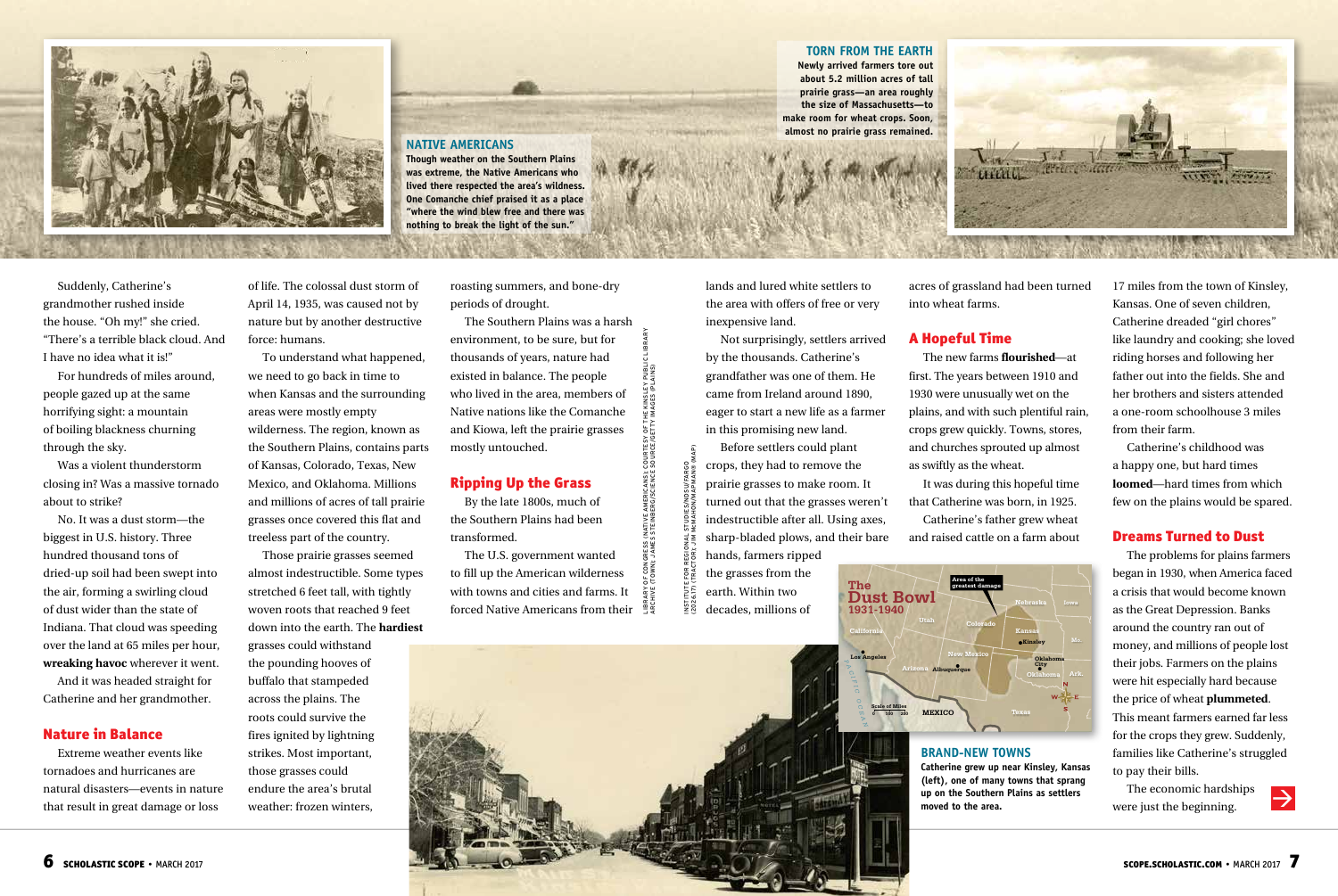The year 1932 brought a second and even more frightening crisis: a drought. The rain simply stopped. All spring, day after day after day, the sky stayed blue. Then came the summer and with it, blistering heat. Crops withered. Without the protective layer of prairie grass, soil dried up and was carried away by the wind. On windy days, the air turned gritty with dust, the sky a dirty brown.

This dust **permeated** everything. Catherine's mother would rinse the family's dust-coated plates before meals and lay a cloth across the food, keeping it covered right up to the moment that everyone was ready to take a bite.

The dusty winds were nothing compared with the storms that came next: enormous clouds roiling with dust and dirt. These storms snuffed out the sun and dumped piles of dirt big enough to bury animals, destroy crops, and fill basements. People caught in a dust storm would choke as dust rushed up their noses. The swirling grit would rake across their skin like millions of tiny claws.

As time went on, the storms became increasingly frequent. Many people began to understand that removing all of that prairie grass had been a terrible mistake. But nobody could agree on what to do about it. Meanwhile, life grew more desperate for those living on the plains.

Catherine's family was lucky. Money was scarce, but there was always food on the table. This was



this period, many people lost everything. As the land turned to dust, so did their dreams. By 1935, tens of thousands of people had abandoned their farms. Those who stayed hoped and prayed for better times.

# The Black Cloud

On the morning of April 14, 1935, it seemed those better times might have arrived at last. For the first time in weeks, the blue sky wasn't swirling with dust. A sweet

breeze blew through the air.

Few could have imagined the horror that was about to strike.

That morning, Catherine went to church with her family, then to her grandmother's house. She loved her days with her grandmother, who spoiled her with freshly baked bread slathered with butter and homemade grape jelly.

Catherine and her grandmother were enjoying the pleasant afternoon—until the black cloud appeared on the horizon.

A dust storm of unequaled power and size—stretching 200 miles wide and 8,000 feet into the sky—raced across the earth, chasing thousands of terrified birds and animals. The storm, COLLECTIC<br>COLLECTIC far bigger than any that had come before, turned the day

COURTESY OF JOYCE UNRUH/GREEN FAMILY COLLECTION (CHILDREN WITH COVERED FACES)

 $\tilde{g}$ EEN FAMILY<br>VERED FACE

**MOUNTAINS OF DUST Raging dust storms buried houses under towering piles of dirt, some as high as 20 feet. The dust seeped underneath doors and through cracks in window frames, ruining everything inside. The dust was especially dangerous for children and older people, who often became ill with "dust pneumonia." At right, three Kansas kids protect themselves by wearing goggles and homemade masks** 

**on their way to school.** 



black. Farmers staggered blindly through their fields. Cars crashed. Whether anyone died because of the storm is unknown, but hundreds were rushed to hospitals with a condition called "dust pneumonia," caused by the dust they had inhaled.

# Hardships and Hope

More than 80 years later, at the age of 91, Catherine can still remember the terror of the day that became known as "Black Sunday." She remembers how she huddled with her grandmother through the hours-long storm, how they prayed together. They could only imagine what was happening in the world beyond, where the dust was so thick even car lights couldn't shatter its darkness.

Lightning flashed; thunder sounded. Neighbors desperately covered their windows with damp sheets to try to keep out the black dust—but the storm was too strong.

"I really did think the world was coming to an end," Catherine recalls.

But of course it did not, and Catherine and her family made it through. There was even a bright side to Black Sunday. The storm was so catastrophic that it forced the country to face this fact: Humans had broken the prairie. Now it was up to humans to fix it.

In the coming years, millions of trees and prairie grasses were planted across the plains. Farmers learned how to farm in a way that was kinder to the environment and protected the land. The weather shifted, and by the late 1930s, the drought was over. There has never been another dust storm as massive as Black Sunday.

After the storm, many people left the plains, but Catherine and her family remained. Catherine later married, had five children, and settled not far from the Hattrup family farm.

The dusty days of her childhood had many hardships. But days like Black Sunday taught Catherine lessons that have stayed with her always.

"I learned that even when things didn't work out quite right," Catherine says, "I should be thankful for everything." • THE PAGE **to read more.**

TURN